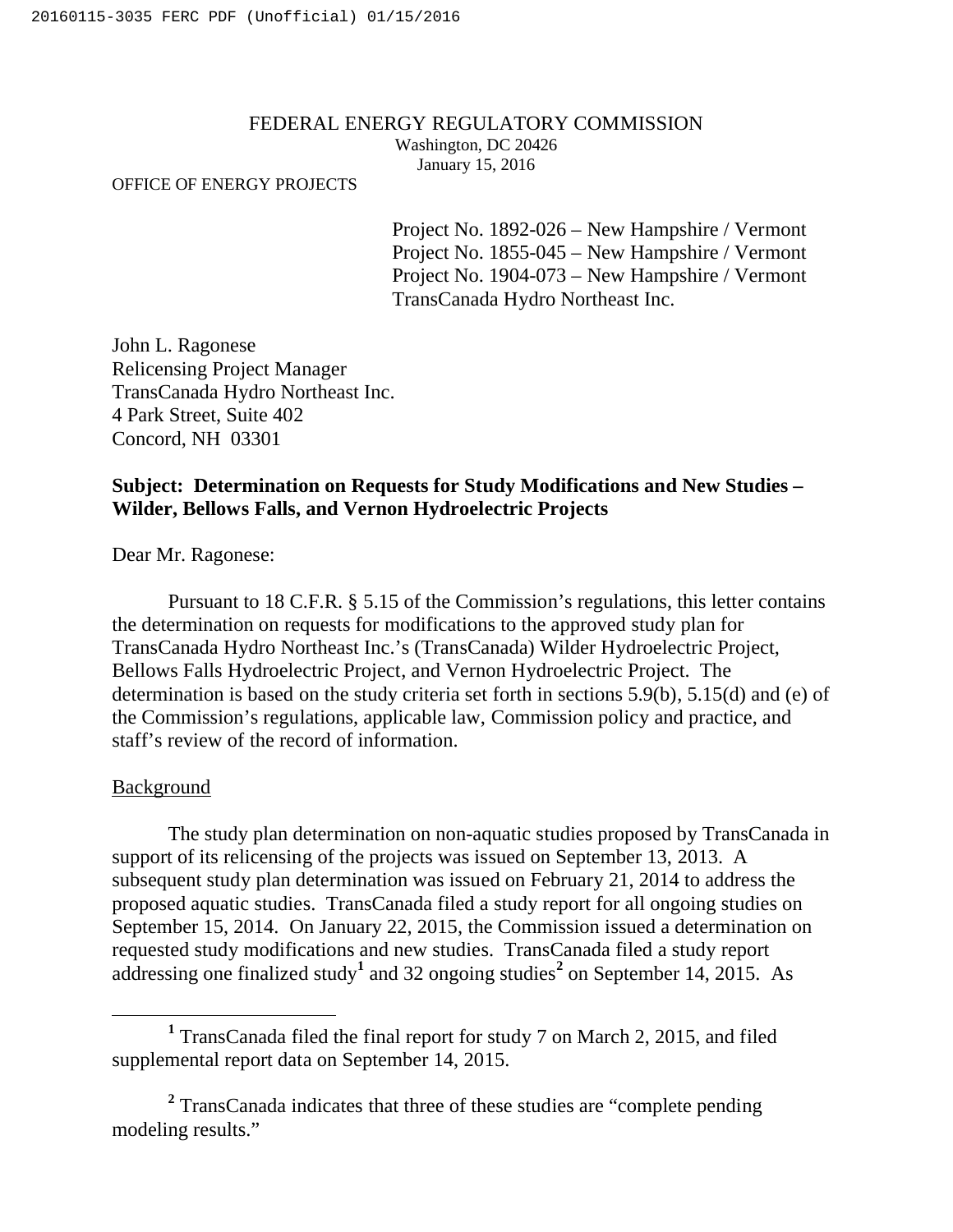Project Nos. 1892-026, 1855-045, 1904-73

- 2 -

required in section 5.15 of the Commission's regulations, the study report describes TransCanada's progress in implementing the approved study plan, and an explanation of variances from the study plan and schedule. TransCanada held study report meetings on October 1 and 2, 2015, and filed meeting summaries on October 14, 2015.

## **Comments**

Comments on the study report and meeting summaries, including requests for study modifications, were filed by the U.S. Fish and Wildlife Service, the New Hampshire Fish and Game Department, the Vermont Department of Environmental Conservation, the Nature Conservancy, the Connecticut River Watershed Council, and John Bruno. TransCanada filed reply comments on December 14, 2015.

A number of the comments received do not specifically request modifications to the approved studies, and are therefore not addressed herein. For example, some of the comments address the format of the study report and presentation of data, provide additional information, request information that TransCanada subsequently provided in its reply comments or agreed to provide in future reports, or request additional information collection that is contingent upon the results of ongoing studies. In addition, this determination does not address requests for study modifications or additional studies that have been addressed in previous Commission letters.

#### Study Plan Determination

Pursuant to section 5.15(d) of the Commission's regulations, any proposal to modify a required study must be accompanied by a showing of good cause, and must include a demonstration that: (1) the approved study was not conducted as provided for in the approved study plan, or (2) the study was conducted under anomalous environmental conditions or that environmental conditions have changed in a material way. As specified in section 5.15(e), requests for new information gathering or studies must include a statement explaining: (1) any material change in law or regulations applicable to the information request, (2) why the goals and objectives of the approved study could not be met with the approved study methodology, (3) why the request was not made earlier, (4) significant changes in the project proposal or that significant new information material to the study objectives has become available, and (5) why the new study request satisfies the study criteria in section 5.9(b).

No requests were filed for additional studies and there were no requests for modification of the one finalized study. Multiple commenters**<sup>3</sup>** requested modification of ongoing studies 3, 5, 13, 14, 15, and 18. Commission staff have reviewed each of these

**<sup>3</sup>** U.S. Fish and Wildlife Service, New Hampshire Fish and Game Department, Vermont Department of Environmental Conservation, Connecticut River Watershed Council, and John Bruno.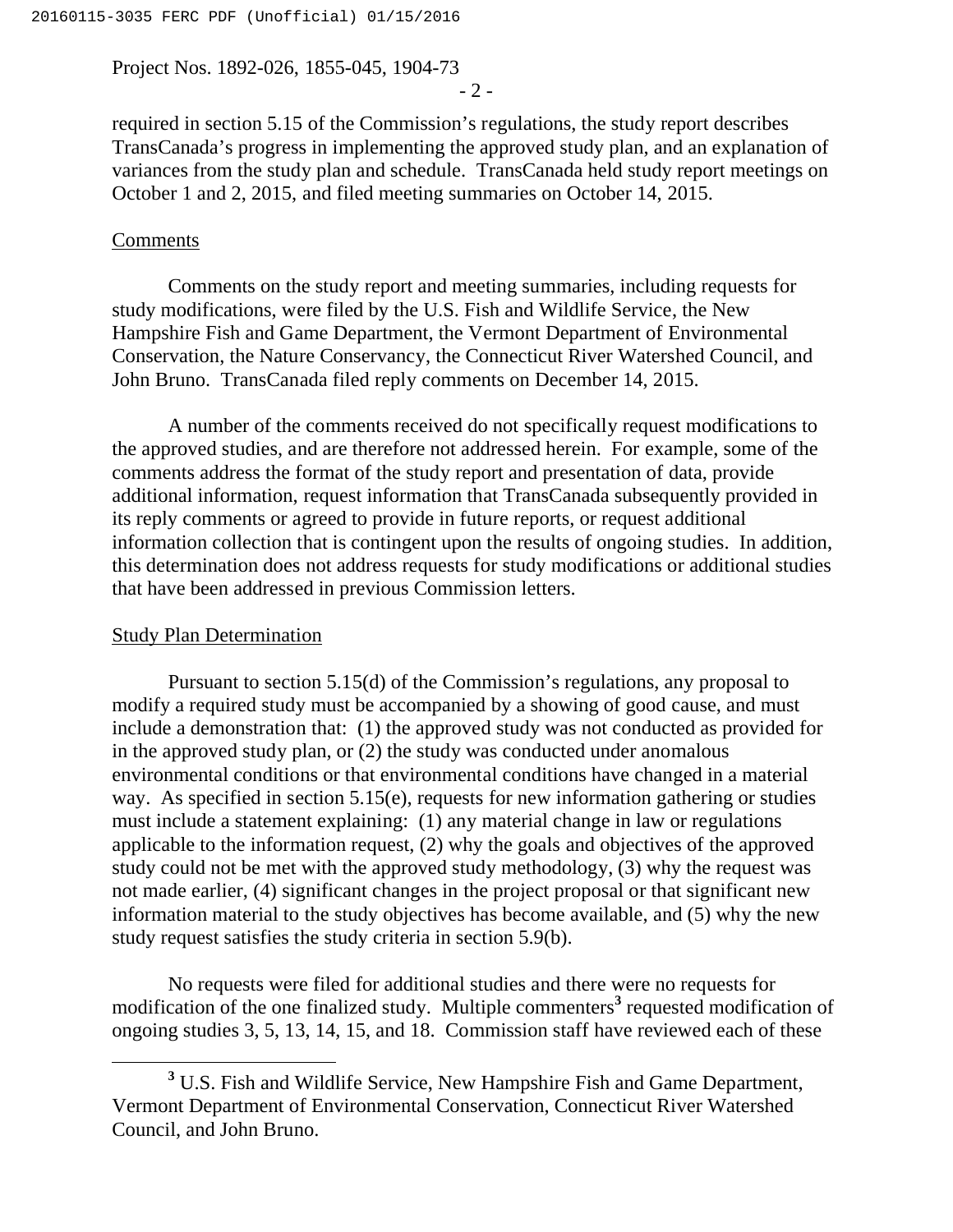Project Nos. 1892-026, 1855-045, 1904-73

- 3 -

study modification requests and the available information for each of the ongoing studies and determined that because the studies are incomplete, staff cannot determine the need for any of the requested modifications to studies 3, 5, 13, 14, 15, and 18 at this time. Finalized reports for these studies are expected to be filed on March 1, 2016.**<sup>4</sup>** Commission staff will address requests for study modifications on the final reports in the study modification letter scheduled to be issued on June 29, 2016.**<sup>5</sup>**

If you have any questions, please contact Brandon Cherry at (202) 502-8328, or via e-mail at [brandon.cherry@ferc.gov.](mailto:brandon.cherry@ferc.gov)

Sincerely,

Ann F. Miles **Director** Office of Energy Projects

cc: Mailing List, Public Files

**<sup>4</sup>** For any study that is not final on March 1, 2016, TransCanada must provide a schedule indicating when it will be completed and the finalized report will be filed with the Commission and made available to stakeholders. See the revised process plan and schedule issued on September 14, 2015.

**<sup>5</sup>** See the revised process plan and schedule issued on September 14, 2015.